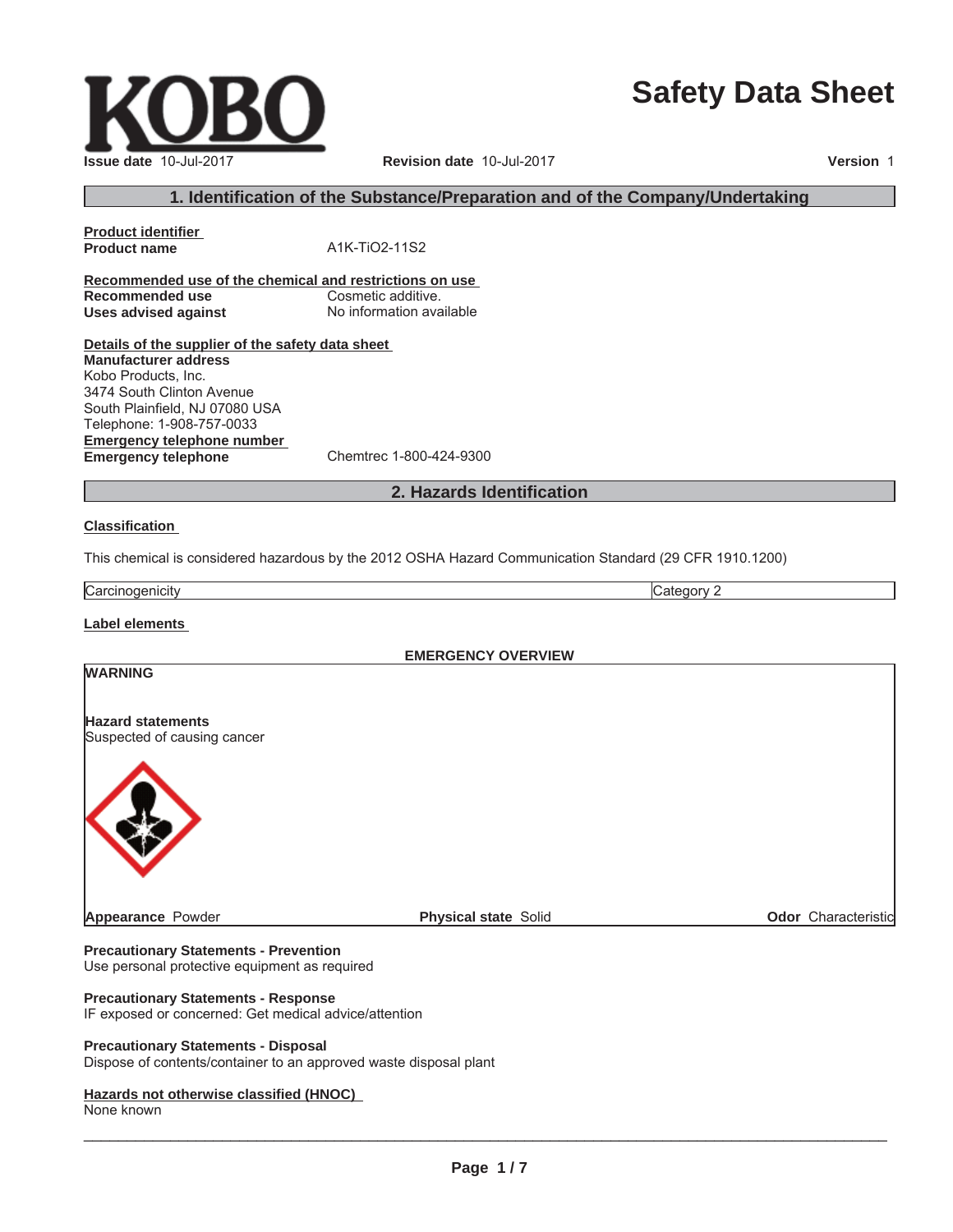# **Other Information**

No information available

# **3. Composition/information on Ingredients**

 $\_$  ,  $\_$  ,  $\_$  ,  $\_$  ,  $\_$  ,  $\_$  ,  $\_$  ,  $\_$  ,  $\_$  ,  $\_$  ,  $\_$  ,  $\_$  ,  $\_$  ,  $\_$  ,  $\_$  ,  $\_$  ,  $\_$  ,  $\_$  ,  $\_$  ,  $\_$  ,  $\_$  ,  $\_$  ,  $\_$  ,  $\_$  ,  $\_$  ,  $\_$  ,  $\_$  ,  $\_$  ,  $\_$  ,  $\_$  ,  $\_$  ,  $\_$  ,  $\_$  ,  $\_$  ,  $\_$  ,  $\_$  ,  $\_$  ,

| <b>Chemical Name</b>    | <b>CAS No</b> | Weight-%      |
|-------------------------|---------------|---------------|
| Titanium Dioxide        | 13463-67-7    | $90.0 - 98.0$ |
| Triethoxycaprylylsilane | 2943-75-1     | $2.0 - 6.0$   |
| Aluminum Hydroxide      | 21645-51-2    | $1.0 - 3.0$   |

| 4. First aid measures                                                      |                                                                                                                                    |  |
|----------------------------------------------------------------------------|------------------------------------------------------------------------------------------------------------------------------------|--|
| <b>First aid measures</b>                                                  |                                                                                                                                    |  |
| <b>General advice</b>                                                      | If symptoms persist, call a physician.                                                                                             |  |
| Eye contact                                                                | Rinse immediately with plenty of water, also under the eyelids, for at least 15 minutes. If<br>symptoms persist, call a physician. |  |
| <b>Skin contact</b>                                                        | Wash off immediately with soap and plenty of water while removing all contaminated<br>clothes and shoes.                           |  |
| <b>Inhalation</b>                                                          | Remove to fresh air. If breathing is irregular or stopped, administer artificial respiration.                                      |  |
| Ingestion                                                                  | If swallowed, do not induce vomiting: seek medical advice immediately and show this<br>container or label.                         |  |
| Self-protection of the first aider                                         | Use personal protective equipment as required.                                                                                     |  |
| Most important symptoms and effects, both acute and delayed                |                                                                                                                                    |  |
| <b>Symptoms</b>                                                            | No known effects under normal use conditions.                                                                                      |  |
| Indication of any immediate medical attention and special treatment needed |                                                                                                                                    |  |
| Note to physicians                                                         | Effects of exposure (inhalation, ingestion or skin contact) to substance may be delayed.                                           |  |

# **5. Fire-fighting measures**

**Suitable extinguishing media**

Use extinguishing measures that are appropriate to local circumstances and the surrounding environment.

**Unsuitable extinguishing media** No information available.

#### **Specific hazards arising from the chemical** None in particular.

**Explosion data Sensitivity to mechanical impact** None. **Sensitivity to static discharge** None.

**Protective equipment and precautions for firefighters**

Use personal protective equipment as required.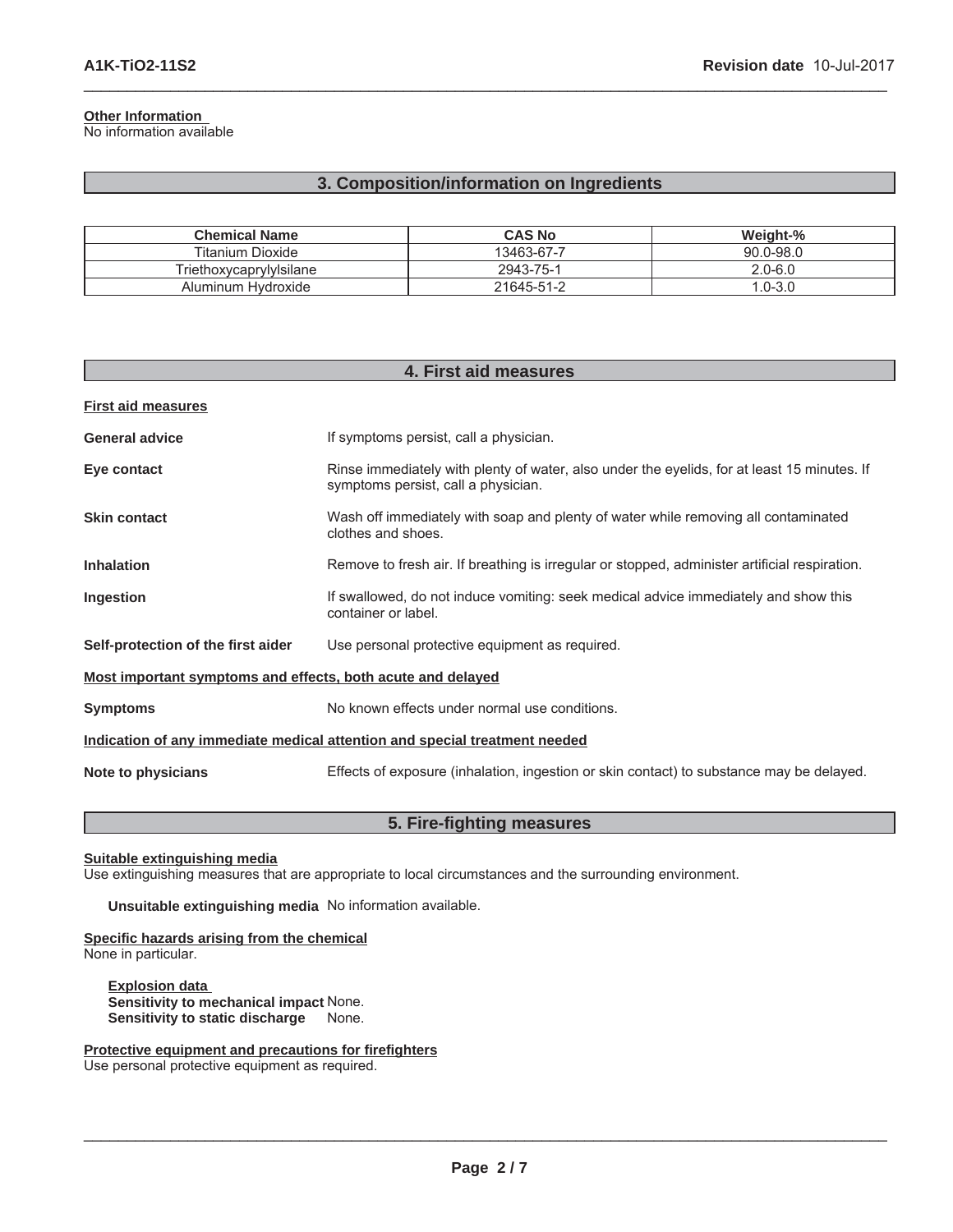# **6. Accidental release measures**

 $\_$  ,  $\_$  ,  $\_$  ,  $\_$  ,  $\_$  ,  $\_$  ,  $\_$  ,  $\_$  ,  $\_$  ,  $\_$  ,  $\_$  ,  $\_$  ,  $\_$  ,  $\_$  ,  $\_$  ,  $\_$  ,  $\_$  ,  $\_$  ,  $\_$  ,  $\_$  ,  $\_$  ,  $\_$  ,  $\_$  ,  $\_$  ,  $\_$  ,  $\_$  ,  $\_$  ,  $\_$  ,  $\_$  ,  $\_$  ,  $\_$  ,  $\_$  ,  $\_$  ,  $\_$  ,  $\_$  ,  $\_$  ,  $\_$  ,

**Personal precautions, protective equipment and emergency procedures**

| <b>Personal precautions</b>                          | Use personal protective equipment as required. Wash thoroughly after handling. Avoid<br>contact with eyes. |
|------------------------------------------------------|------------------------------------------------------------------------------------------------------------|
| For emergency responders                             | Use personal protective equipment as required.                                                             |
| <b>Environmental precautions</b>                     | Collect spillage. Do not allow into any sewer, on the ground or into any body of water.                    |
| Methods and material for containment and cleaning up |                                                                                                            |
| <b>Methods for containment</b>                       | Prevent further leakage or spillage if safe to do so.                                                      |
| Methods for cleaning up                              | Avoid creating dust. Sweep up and shovel into suitable containers for disposal.                            |
| <b>Prevention of secondary hazards</b>               | Clean contaminated objects and areas thoroughly observing environmental regulations.                       |

| 7. Handling and Storage                                      |                                                                                                                        |  |
|--------------------------------------------------------------|------------------------------------------------------------------------------------------------------------------------|--|
| <b>Precautions for safe handling</b>                         |                                                                                                                        |  |
| Advice on safe handling                                      | Use only in well-ventilated areas. Avoid contact with skin and eyes. Use personal protective<br>equipment as required. |  |
| Conditions for safe storage, including any incompatibilities |                                                                                                                        |  |
| <b>Storage conditions</b>                                    | Keep container tightly closed in a dry and well-ventilated place. Store at ambient conditions.                         |  |
| Incompatible materials                                       | Strong oxidizing agents. Strong acids.                                                                                 |  |
| 8. Exposure Controls/Personal Protection                     |                                                                                                                        |  |

#### **Control parameters**

#### **Exposure guidelines** .

| <b>Chemical Name</b> | <b>ACGIH TLV</b>                              | <b>OSHA PEL</b>                          | <b>NIOSH IDLH</b>           |
|----------------------|-----------------------------------------------|------------------------------------------|-----------------------------|
| Titanium Dioxide     | TWA: $10 \text{ ma/m}^3$                      | TWA: $15 \text{ mg/m}^3$ total dust      | IDLH: $5000 \text{ mg/m}^3$ |
|                      |                                               | (vacated) TWA: $10 \text{ mg/m}^3$ total |                             |
|                      |                                               | dust                                     |                             |
| Aluminum Hydroxide   | ITWA: 1 mg/m <sup>3</sup> respirable fraction |                                          | $\overline{\phantom{0}}$    |

### **Appropriate engineering controls**

**Engineering controls** Ensure adequate ventilation, especially in confined areas.

**Individual protection measures, such as personal protective equipment**

| <b>Eye/face protection</b>            | Wear safety glasses with side shields (or goggles).                                                                |
|---------------------------------------|--------------------------------------------------------------------------------------------------------------------|
| Skin and body protection              | Wear protective gloves and protective clothing.                                                                    |
| <b>Respiratory protection</b>         | In case of insufficient ventilation, wear suitable respiratory equipment.                                          |
| <b>General hygiene considerations</b> | Handle in accordance with good industrial hygiene and safety practice. Wash contaminated<br>clothing before reuse. |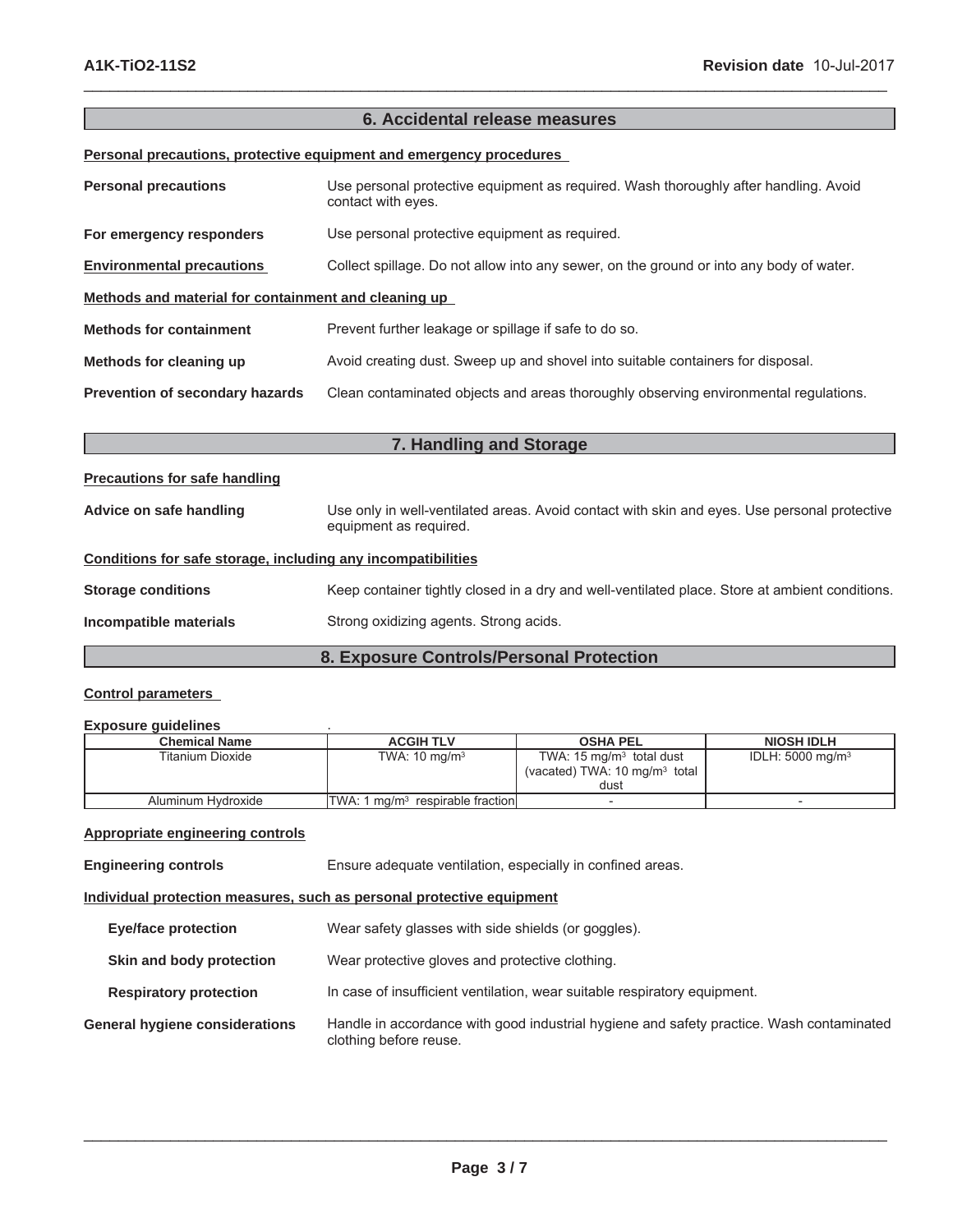# **9. Physical and Chemical Properties**

 $\_$  ,  $\_$  ,  $\_$  ,  $\_$  ,  $\_$  ,  $\_$  ,  $\_$  ,  $\_$  ,  $\_$  ,  $\_$  ,  $\_$  ,  $\_$  ,  $\_$  ,  $\_$  ,  $\_$  ,  $\_$  ,  $\_$  ,  $\_$  ,  $\_$  ,  $\_$  ,  $\_$  ,  $\_$  ,  $\_$  ,  $\_$  ,  $\_$  ,  $\_$  ,  $\_$  ,  $\_$  ,  $\_$  ,  $\_$  ,  $\_$  ,  $\_$  ,  $\_$  ,  $\_$  ,  $\_$  ,  $\_$  ,  $\_$  ,

# **Information on basic physical and chemical properties**

| <b>Physical state</b><br>Appearance<br>Color                                                                                                                                                                                                                                                                                                                                                                                                                                                                                                                                                                                                    | Solid<br>Powder<br>White                                                                                                                 | Odor<br><b>Odor threshold</b>                                                                                                                                                                                                                                                                                                                                                                                                                                                                                                                                 | Characteristic<br>No information available |
|-------------------------------------------------------------------------------------------------------------------------------------------------------------------------------------------------------------------------------------------------------------------------------------------------------------------------------------------------------------------------------------------------------------------------------------------------------------------------------------------------------------------------------------------------------------------------------------------------------------------------------------------------|------------------------------------------------------------------------------------------------------------------------------------------|---------------------------------------------------------------------------------------------------------------------------------------------------------------------------------------------------------------------------------------------------------------------------------------------------------------------------------------------------------------------------------------------------------------------------------------------------------------------------------------------------------------------------------------------------------------|--------------------------------------------|
| <b>Property</b><br>pH<br>Melting point / freezing point<br>Boiling point / boiling range<br><b>Flash point</b><br><b>Evaporation rate</b><br>Flammability (solid, gas)<br><b>Flammability limit in air</b><br><b>Upper flammability limit</b><br><b>Lower flammability limit</b><br>Vapor pressure<br><b>Vapor density</b><br><b>Specific gravity</b><br><b>Water solubility</b><br>Solubility in other solvents<br><b>Partition coefficient</b><br><b>Autoignition temperature</b><br><b>Decomposition temperature</b><br><b>Kinematic viscosity</b><br><b>Dynamic viscosity</b><br><b>Explosive properties</b><br><b>Oxidizing properties</b> | <b>Values</b><br>Insoluble in water                                                                                                      | Remarks •<br>No information available<br>No information available<br>No information available<br>No information available<br>No information available<br>No information available<br>No information available<br>No information available<br>No information available<br>No information available<br>No information available<br>No information available<br>No information available<br>No information available<br>No information available<br>No information available<br>No information available<br>No information available<br>No information available |                                            |
| <b>Other Information</b>                                                                                                                                                                                                                                                                                                                                                                                                                                                                                                                                                                                                                        |                                                                                                                                          |                                                                                                                                                                                                                                                                                                                                                                                                                                                                                                                                                               |                                            |
| <b>Softening point</b><br>Molecular weight<br>VOC content (%)<br><b>Density</b><br><b>Bulk density</b>                                                                                                                                                                                                                                                                                                                                                                                                                                                                                                                                          | No information available<br>No information available<br>No information available<br>No information available<br>No information available |                                                                                                                                                                                                                                                                                                                                                                                                                                                                                                                                                               |                                            |

# **10. Stability and Reactivity**

#### **Reactivity** No data available

# **Chemical stability**

Stable under normal conditions.

#### **Possibility of hazardous reactions** None under normal processing.

**Hazardous polymerization** Hazardous polymerization does not occur.

#### **Conditions to avoid** None known.

**Incompatible materials** Strong oxidizing agents. Strong acids.

#### **Hazardous decomposition products**

None under normal use conditions.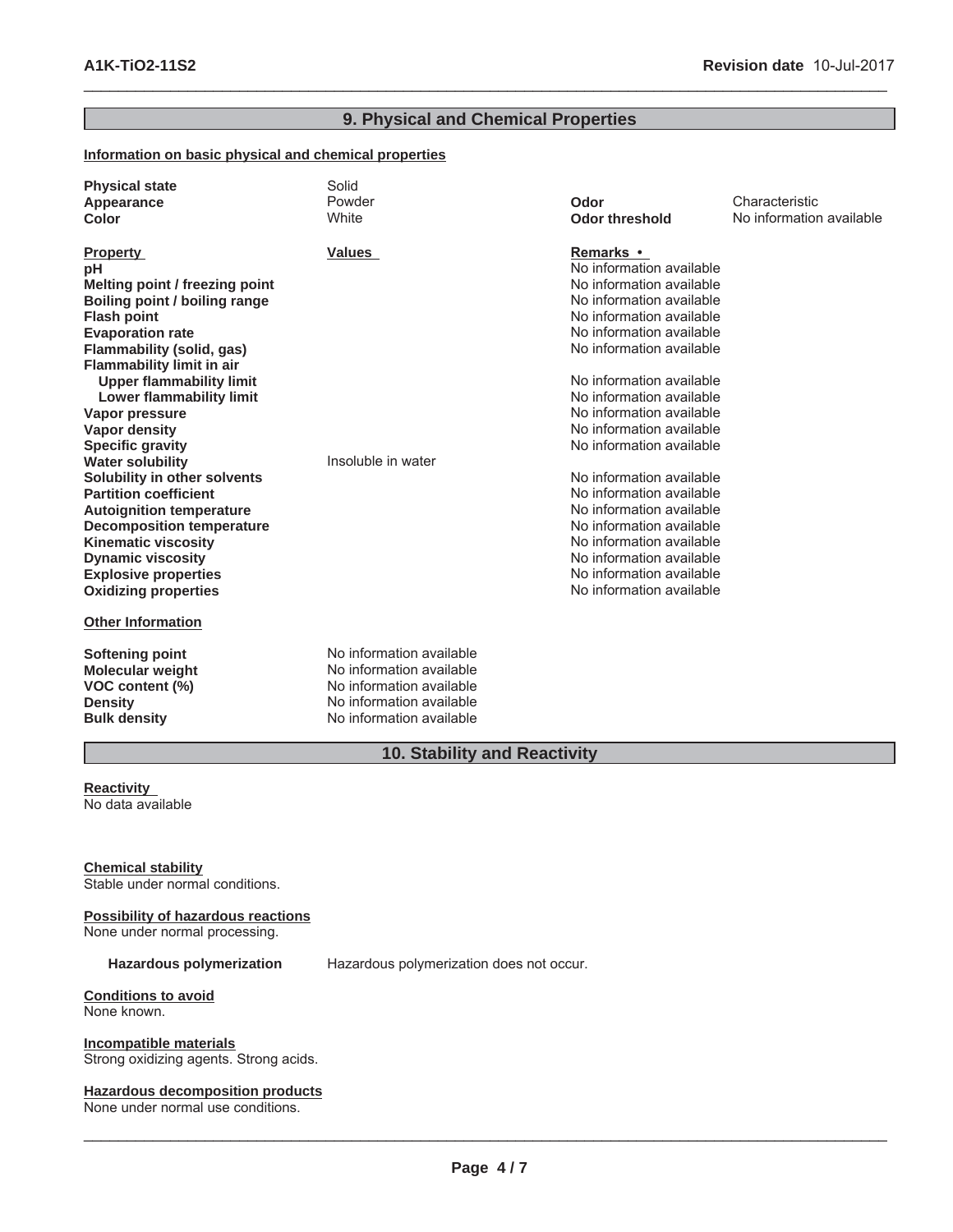# **11. Toxicological Information**

 $\_$  ,  $\_$  ,  $\_$  ,  $\_$  ,  $\_$  ,  $\_$  ,  $\_$  ,  $\_$  ,  $\_$  ,  $\_$  ,  $\_$  ,  $\_$  ,  $\_$  ,  $\_$  ,  $\_$  ,  $\_$  ,  $\_$  ,  $\_$  ,  $\_$  ,  $\_$  ,  $\_$  ,  $\_$  ,  $\_$  ,  $\_$  ,  $\_$  ,  $\_$  ,  $\_$  ,  $\_$  ,  $\_$  ,  $\_$  ,  $\_$  ,  $\_$  ,  $\_$  ,  $\_$  ,  $\_$  ,  $\_$  ,  $\_$  ,

# **Information on likely routes of exposure**

**Product information**

| <b>Inhalation</b>   | No data available. |
|---------------------|--------------------|
| Eye contact         | No data available. |
| <b>Skin contact</b> | No data available. |
| Ingestion           | No data available. |

#### **Component information**

| <b>Chemical Name</b>    | Oral LD50                | Dermal LD50            | <b>Inhalation LC50</b>   |
|-------------------------|--------------------------|------------------------|--------------------------|
| Titanium Dioxide        | 10000 ma/ka<br>Rat       |                        |                          |
| Triethoxycaprylylsilane | ' Rat ∶<br>= 10060 uL/ka | Rabbit<br>= 5910 uL/ka |                          |
| Aluminum Hydroxide      | Rat<br>5000 mg/kg        |                        | $\overline{\phantom{a}}$ |

#### **Information on toxicological effects**

**Symptoms** No information available.

### **Delayed and immediate effects as well as chronic effects from short and long-term exposure**

| <b>Skin corrosion/irritation</b>  | No information available.                                                                                                      |
|-----------------------------------|--------------------------------------------------------------------------------------------------------------------------------|
| Serious eye damage/eye irritation | No information available.                                                                                                      |
| <b>Irritation</b>                 | No information available.                                                                                                      |
| <b>Corrosivity</b>                | No information available.                                                                                                      |
| <b>Sensitization</b>              | No information available.                                                                                                      |
| <b>Germ cell mutagenicity</b>     | No information available.                                                                                                      |
| Carcinogenicity                   | This product contains one or more substances which are classified by IARC as                                                   |
|                                   | carcinogenic to humans (Group I), probably carcinogenic to humans (Group 2A) or possibly<br>carcinogenic to humans (Group 2B). |

| <b>Chen</b><br><b>Name</b>                                | $\sim$ |                | $\sim$ $\sim$ $\sim$<br>חווטי |
|-----------------------------------------------------------|--------|----------------|-------------------------------|
| l <del>er</del><br>Titaniur<br>Dioxide                    |        | 2E<br><br>111r |                               |
| <b>IADO (International Agency for Depensel on Concert</b> |        |                |                               |

**IARC (International Agency for Research on Cancer)** *Group 2B - Possibly Carcinogenic to Humans* **OSHA (Occupational Safety and Health Administration of the US Department of Labor)** *X - Present* **Reproductive toxicity** No information available.<br>**STOT - single exposure** No information available. **STOT - single exposure** No information available.<br>**STOT - repeated exposure** No information available. **STOT - repeated exposure<br>Aspiration hazard** No information available.

# **12. Ecological Information**

#### **Ecotoxicity**

None known

#### **Persistence and degradability**

No information available.

# **Bioaccumulation**

No information available.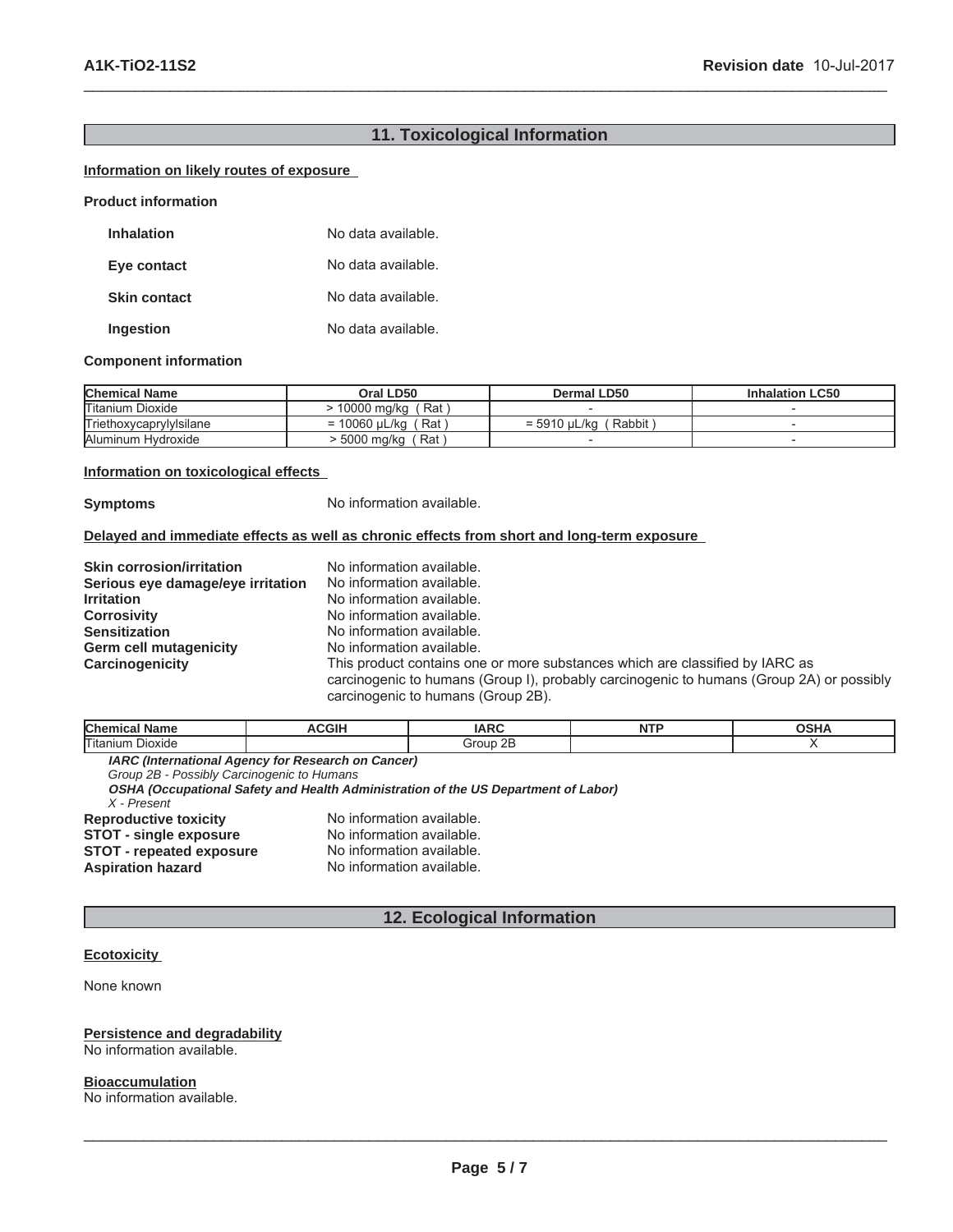#### **Other adverse effects** No information available

# **13. Disposal Considerations**

 $\_$  ,  $\_$  ,  $\_$  ,  $\_$  ,  $\_$  ,  $\_$  ,  $\_$  ,  $\_$  ,  $\_$  ,  $\_$  ,  $\_$  ,  $\_$  ,  $\_$  ,  $\_$  ,  $\_$  ,  $\_$  ,  $\_$  ,  $\_$  ,  $\_$  ,  $\_$  ,  $\_$  ,  $\_$  ,  $\_$  ,  $\_$  ,  $\_$  ,  $\_$  ,  $\_$  ,  $\_$  ,  $\_$  ,  $\_$  ,  $\_$  ,  $\_$  ,  $\_$  ,  $\_$  ,  $\_$  ,  $\_$  ,  $\_$  ,

| Waste treatment methods       |                                                                                                        |  |
|-------------------------------|--------------------------------------------------------------------------------------------------------|--|
| <b>Disposal of wastes</b>     | Disposal should be in accordance with applicable regional, national and local laws and<br>regulations. |  |
| <b>Contaminated packaging</b> | Disposal should be in accordance with applicable regional, national and local laws and<br>regulations. |  |

| <b>14. Transport Information</b> |               |  |  |  |
|----------------------------------|---------------|--|--|--|
| <b>DOT</b>                       | Not regulated |  |  |  |
| ICAO (air)                       | Not regulated |  |  |  |
| <b>IATA</b>                      | Not regulated |  |  |  |
| <b>IMDG</b>                      | Not regulated |  |  |  |
| <b>RID</b>                       | Not regulated |  |  |  |
| <b>ADR</b>                       | Not regulated |  |  |  |
|                                  |               |  |  |  |

# **15. Regulatory information**

| Complies       |
|----------------|
| Complies       |
| Complies       |
| Not Determined |
| Complies       |
| Complies       |
| Complies       |
| Complies       |
|                |

 **Legend:** 

 **TSCA** - United States Toxic Substances Control Act Section 8(b) Inventory

 **DSL/NDSL** - Canadian Domestic Substances List/Non-Domestic Substances List

 **EINECS/ELINCS** - European Inventory of Existing Chemical Substances/European List of Notified Chemical Substances

 **ENCS** - Japan Existing and New Chemical Substances

 **IECSC** - China Inventory of Existing Chemical Substances

 **KECL** - Korean Existing and Evaluated Chemical Substances

 **PICCS** - Philippines Inventory of Chemicals and Chemical Substances

 **AICS** - Australian Inventory of Chemical Substances

# **US Federal Regulations**

# **SARA 313**

Section 313 of Title III of the Superfund Amendments and Reauthorization Act of 1986 (SARA). This product does not contain any chemicals which are subject to the reporting requirements of the Act and Title 40 of the Code of Federal Regulations, Part 372